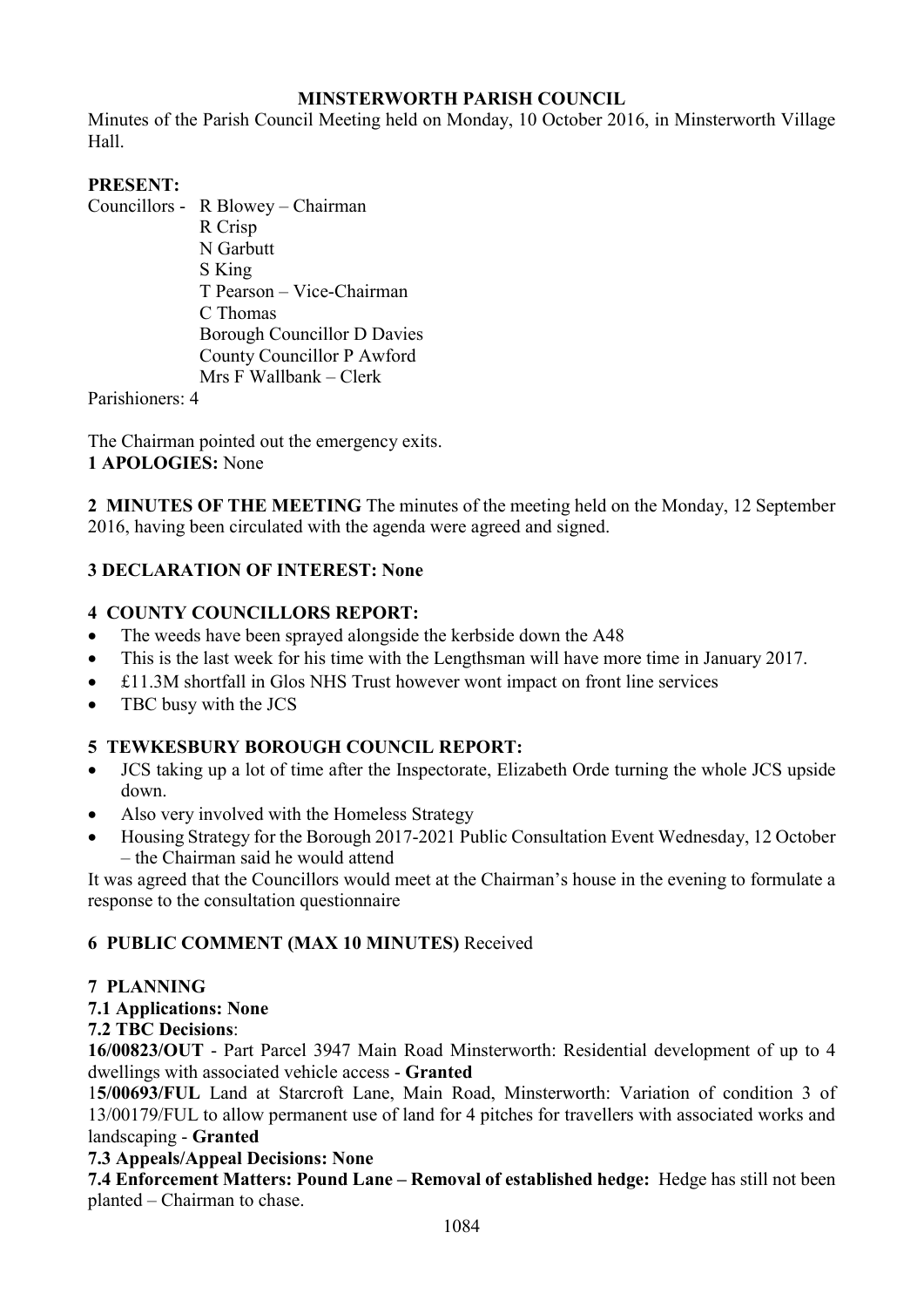### **8 FINANCIAL MATTERS**

| 8.1 Accounts for payment and receipts:<br>Mrs F J Wallbank |           |         |                   |
|------------------------------------------------------------|-----------|---------|-------------------|
| Salary 1-31 October 2016                                   | 358.54    |         |                   |
| Less Tax                                                   | 35.60     | 322.94  | Cheque No: 101372 |
| <b>Inland Revenue</b>                                      |           | 35.60   | Cheque No: 101373 |
| Parish Magazine Printing:                                  |           |         |                   |
| Printing The Villager                                      |           | 68.06   | Cheque No: 101374 |
| Minsterworth Village Hall: Meetings                        |           |         |                   |
| 12.916                                                     |           | 28.60   | Cheque No: 101375 |
| Grant Thornton: Audit fees for the financial               |           |         |                   |
| Year 2015/16                                               | 100.00    |         |                   |
|                                                            | VAT 20.00 | 120.00  | Cheque No: 101376 |
| <b>Total:</b>                                              |           | £575.20 |                   |
| <b>Receipts:</b>                                           |           |         |                   |
| HM Revenue & Customs: VAT refund                           |           | 186.56  |                   |
| <b>Total:</b>                                              |           | £186.56 |                   |

**8.2 Financial Statement** for the month ended September 2016 was signed

**8.3 End of year accounts for financial year ended 31 March 2016:** The Clerk confirmed that the accounts had been signed off by the Auditors with a minor comment. The Audit Completion Notices had been displayed on the noticeboards.

### **9 MATTERS ARISING:**

### **9.1 Highway Matters:**

The Chairman took the opportunity to thanks the local landowners for cutting back their hedges.

**VASS – Commissioners Funding:** The Clerk confirmed that the Commissioners had agreed to fund one mobile VASS and Gloucestershire Highways and County Councillor Awford had confirmed that they would supply and erect 4 posts to erect the VASS on. It was agreed that the sitings of the posts would be discussed at the meeting on Wednesday evening.

### **Central Road Islands:** No further update.

**Road to Cornham:** This is in a dreadful condition. It had been agreed for the late Chairman to spread some scalpings to improve the surface but it was felt that when the area was flooded the scalpings would be washed away. County Councillor Awford said that he would take this up with Rhodri Grey. **Proposed works to Over Roundabout:** The Chairman said that he had attended the Highways event explaining the proposed 2018 plans for the Over Roundabout. Creation of an additional lane from Maisemore taking traffic to Longford. Creation of an additional lane from Longford taking traffic to Gloucester.

**9.2 Affordable Housing Scheme:** No progress – the Chairman reported that an offer had been made to the landowner and to the Village Hall Trustees (VHT). VHT contacted the Charities Commission for guidance.

**9.3 Service Village Forum**: Nothing further to report.

**9.4 Village Green:** Councillor Thomas had an on-site meeting with Chris King and Hugh Dowding. A short discussion took place on the various options available. It was felt that posts would be the best option however the Clerk was still awaiting the legal height, distances etc from Gloucestershire Highways – Clerk to chase again. Councillor Pearson confirmed that he had contacted all the people